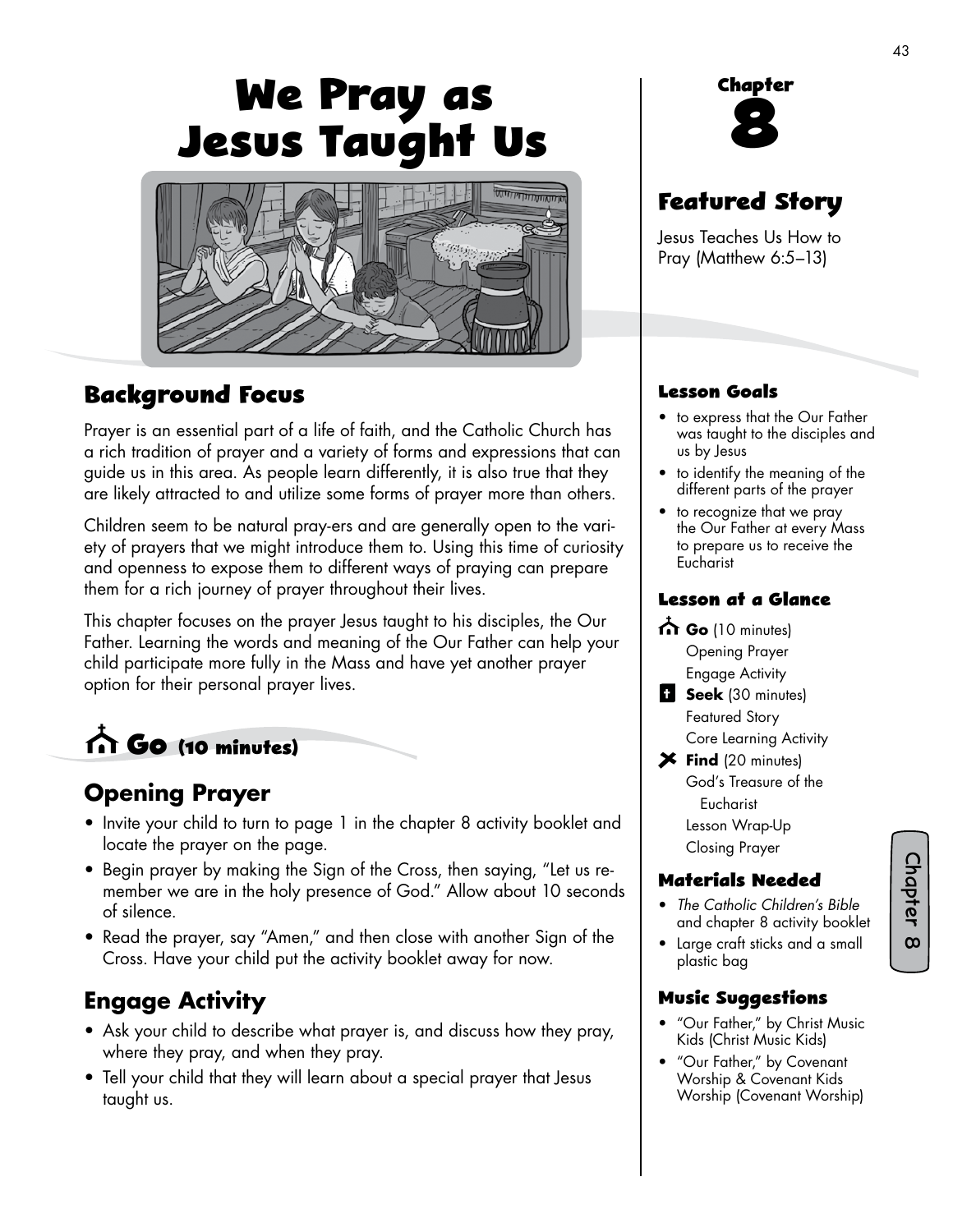# **Seek (30 minutes)**

## **Featured Story**

- Invite your child to find Matthew 6:5–13 in *The Catholic Children's Bible* (page 1459).
- Direct them to turn the page and place an "I found it!" sticker next to the Featured Story (page 1460).
- Ask your child to look at the images on pages 1460–1461, and invite them to point out the different things they notice.
- Read the title and the Featured Story on page 1460, review any new vocabulary, and ask your child if the prayer Jesus taught sounds familiar.

#### **Understand It!**

- Invite your child to look at the Our Father prayer in Live It! on page 1461. Explain that these are the words we use to pray this prayer today. Read the prayer together.
- Read Understand It! on page 1461, explaining the meaning of the different parts of the Our Father. Stop after each part, making sure your child follows which part of the prayer is being explained.
- Read the different parts of the prayer randomly, and ask your child to recall the meaning of each part.

#### **Live It!**

- Tell your child that it is helpful to learn this prayer by heart. Explain that when we don't know what else to pray or say to God, we can say this prayer in our hearts at any time and in any place.
- Invite your child to turn to page 2 in the activity booklet and complete the fill-in activity. Encourage them to try to complete it first without looking at their Bible or prayer book and doing their best at spelling.
	- Give them some time to complete the activity. If they are stuck after a few minutes, have them open their Bible or prayer book for help.

#### **Tell It!**

- Invite your child to look at the images in Tell It! on page 1461.
- Ask them to share which parts of the prayer are represented by the images and which parts of the prayer are not represented by the images.
- Have your child use some of the smaller stickers to mark parts of the Featured Story pages that capture their interest. Remind them to save enough stickers to use on the remaining chapters.

# **Core Learning Activity**

#### **Our Father Sticks**

- Prepare for this activity by writing parts of the Our Father on large craft sticks. When the entire prayer is completed and on separate sticks, place all of the sticks together in a small, plastic bag.
- Tell your child that they are going to see how quickly they put the prayer together by arranging the sticks in order.
- Give them the bag of sticks, and tell them that when you say "go," they can open their bags and begin.
- Play this game several times by having your child place the sticks back in the bags, then racing again when you say "go." If your child is fairly unfamiliar with the prayer yet, put the sticks in order together without timing. Then, as your child gains confidence, allow them to do it themselves, and time them to see if they can beat their best time.

# **Find (20 minutes)**

#### **God's Treasure of the Eucharist**

- Explain to your child that we pray the Our Father, which is also known as the Lord's Prayer, at every Mass to prepare our hearts to receive Jesus in the Eucharist.
- Tell your child that the Our Father sums up everything that Jesus taught us. Because of this, it is the perfect prayer for the Church to pray together.